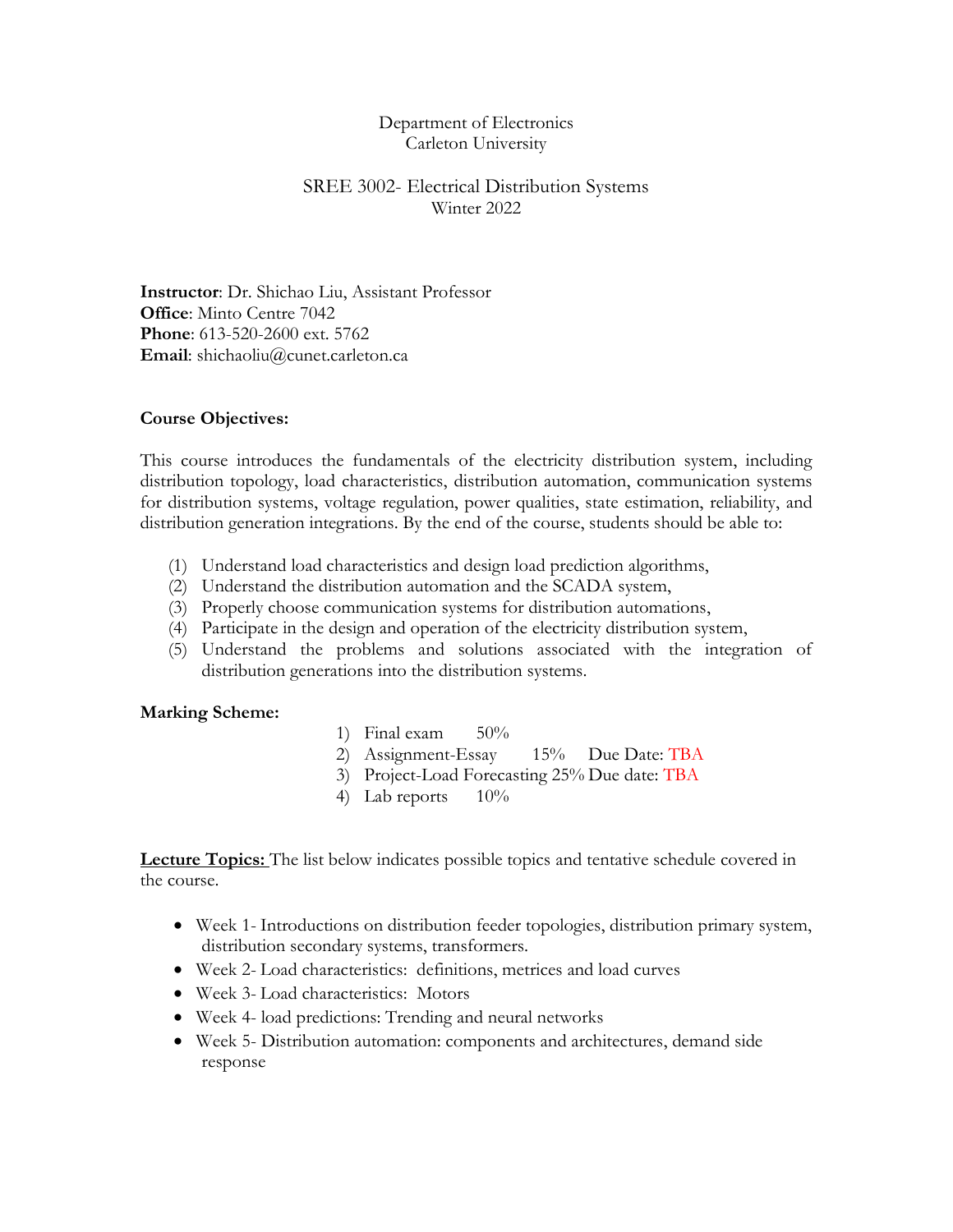- Week 6- Communication systems for distribution automations: requirements, wireless communication for distribution systems, wired communications for distributions, and existing examples.
- Week 7—Winter Break
- Week 8-Distribution system performance and operation: voltage regulation, capacitor applications
- Week 9- power flow analysis
- Week 10- Project Presentations and Feedbacks (each student: 5 mins)
- Week 11-Distribution system state estimation
- Week 12 Distribution system reliability
- Week 13 Microgrids with distributed generation integration
- Week 14 Review

# **Course Delivery:**

In Person

## **Course Textbook**:

No Official Textbook.

## **References:**

[1] Electrical Power Distribution System Engineering, Turan Gonen, Third Edition, CRC Press, Main reference (Online version is available in Carleton Library Database).

[2] Electric Power Distribution, Automation, Protection and Control, James A momoh, CRC Press.

[3] Control and Automation of Electrical Power Distribution Systems, James Northcote-Green and Robert Wilson, CRC Press.

[4] Spatial Electric Load Forecasting, H. L. Willis, Marcel Dekker, Inc.

[5] Power Distribution Planning Reference Book, H. L. Willis, Marcel Dekker, Inc.

[6] Electrical Motors and Drives: Fundamentals, Types and Applications, Third Edition. Austin Hughes, Elservier and Newnes.

[7] Electrical Machine Drives: Fundamental Basics and Practice, Claition Moro Franchi, CRC Press.

# **BrightSpace:**

**BrightSpace** will be used for communication and posting of course material, including lecture slides. Please refer to the **BrightSpace** site frequently in order to keep up-to-date with the course material that is posted there.

Note:

- 1. The final exam is for evaluation purposes only and will not be returned to students.
- 2. Lecture slides can be brought into the FINAL exam!!!
- 3. In addition to having a passing grade for the entire course, students must also have obtained a passing grade in the laboratory portion of the course as well.